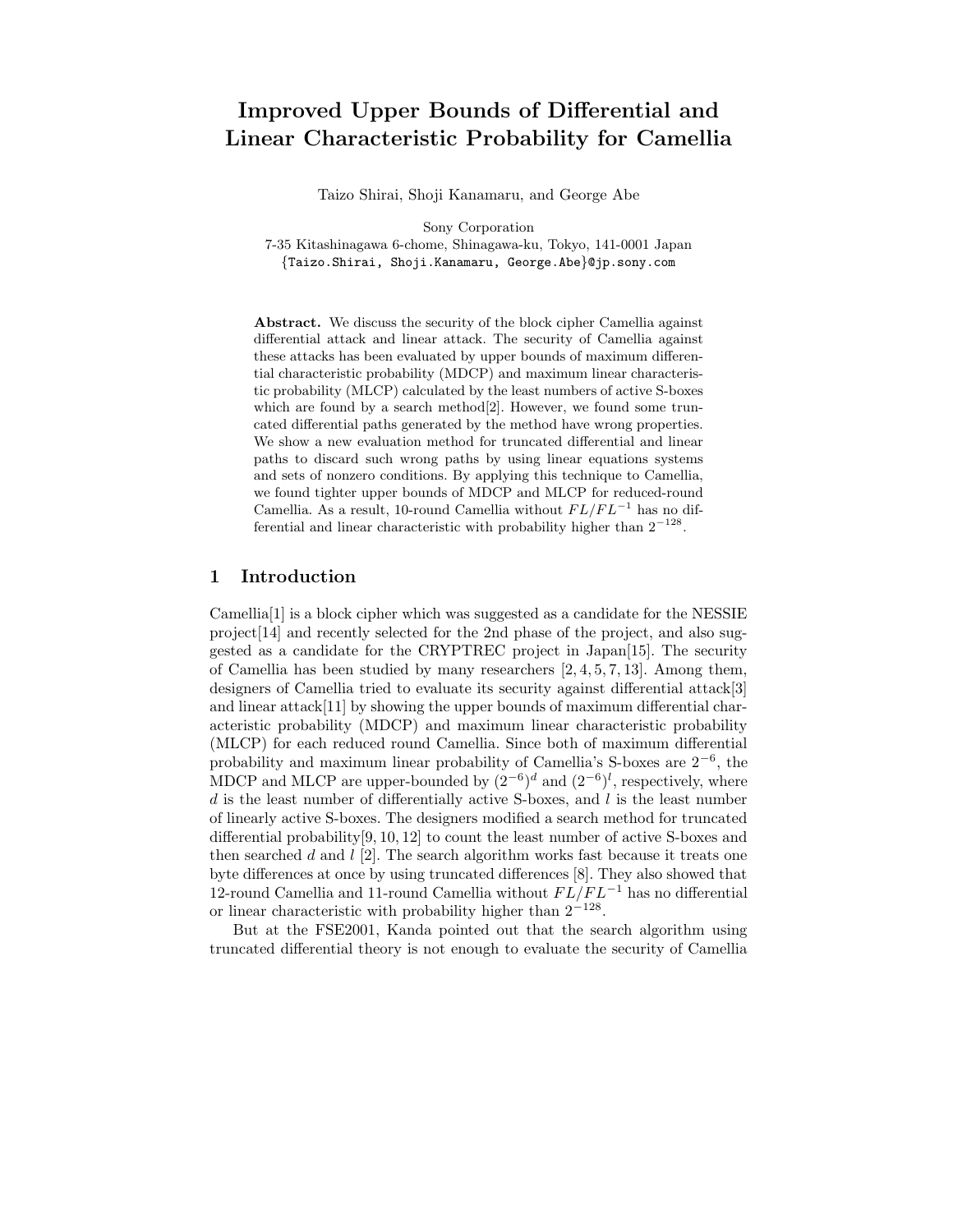because it has SPN-type round function [5]. In SPS-type round function like E2[6], each split data in F-functions are substituted by the second substitution layer before output. But SPN-type round function doesn't have such a second substitution layer. Therefore, if a truncated differential is applied to SPN round function, a strong relation appears between each byte in the output of the Ffunction. By approximating these relationships, he showed the upper bounds of truncated differential probability of Camellia.

In this paper, we investigate these relationships more strictly. And we show a new evaluation method exploiting the relations all over the cipher to count the least number of active S-box more strictly. Then we apply the proposed evaluation method to Camellia, and we show that the upper bounds of MDCP and MLCP for Camellia are tighter than ever. We reveal that 10-rounds Camellia without  $FL/FL^{-1}$  has no differential or linear characteristic with probability higher than  $2^{-128}$ .

This paper is organized as follows: In Section 2 we give the description of Camellia and the SPN-type round function treated in this paper. In Section 3 we use an example to show a contradiction in the truncated differential path generated by Camellia's evaluation method. In Section 4 we present a new method to evaluate the validity of truncated differential paths. In Section 5 we apply the proposed method to Camellia in practice, and show the revised upper bound of MDCP and MLCP for Camellia. Section 6 summarizes our conclusion.

## 2 Preliminaries

### 2.1 Description of SPN Round Function and Camellia

Camellia [1] is a Feistel network block cipher with block size of 128 bits and applicable to 128, 192 and 256 key bits. The round numbers are determined by a key length, 18 rounds for 128 bits key, 24 rounds for 192 and 256 bits keys. The F-function of Camellia is composed of a so-called SPN(Substitution Permutation Network) type structure. Fig 1 shows the i-th round of a Feistel cipher with SPN round function to be treated in this paper.

The block size is  $2 \times m \times n$  bits.  $m \times n$  bits of key and  $m \times n$  bits of data are inputted to the F-function in each round. The input data of F-function is split into m pieces of n bits data, represented by  $X_i = (X_i[1], X_i[2], \ldots, X_i[m])$ . After the key adding operation, each data is inputted to non-linear bijective function  $S: \{0,1\}^n \to \{0,1\}^n, (1 \leq j \leq m)$ . Then the output of S-functions  $S_i = (S_i[1], S_i[2], \ldots, S_i[m])$  are inputted to linear transformation layer P:  ${0,1}^{mn} \to {0,1}^{mn}$ .  $Y_i = (Y_i[1], Y_i[2], \ldots, Y_i[m])$  represents an output vector of the P-function at the *i*-th round.  $Y_i$  is also an output of the F-function at the i-th round.

In general, any linear transformation  $P$  can be represented by a matrix form. In this paper, we specially concentrate on a linear transformation  $P$  which can be represented by a square matrix of order m over  $GF(2^n)$  produced by some irreducible polynomial f defined in the cipher. Let  $P_{mat} = (a_{ij})$  be a matrix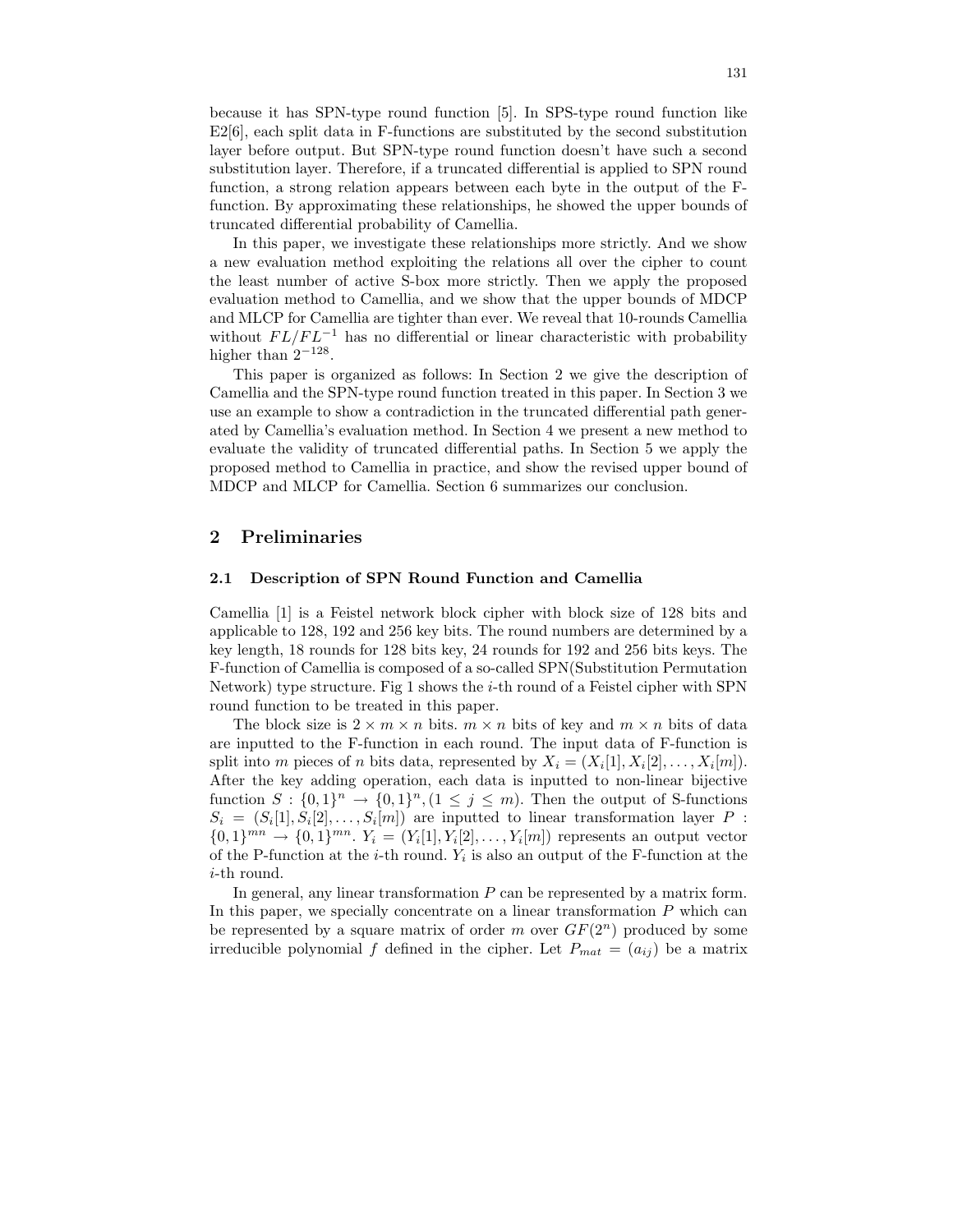

Fig. 1. Feistel Network with SPN round function

of order m over  $GF(2^n)$  corresponding to the P-function. By using  $P_{mat}$ , the relation between  $S_i$  and  $Y_i$  can be described as follows:

$$
\begin{pmatrix} Y[1] \\ Y[2] \\ \vdots \\ Y[m] \end{pmatrix} = \begin{pmatrix} a_{11} & a_{12} & \dots & a_{1m} \\ a_{21} & a_{22} & \dots & a_{2m} \\ \vdots & \vdots & \ddots & \vdots \\ a_{m1} & a_{m2} & \dots & a_{mm} \end{pmatrix} \begin{pmatrix} S[1] \\ S[2] \\ \vdots \\ S[m] \end{pmatrix}
$$

In the context of the matrix multiplication, each  $n$  bits of data are comprehended as a bit representation of an element in  $GF(2<sup>n</sup>)$ . Throughout this paper, we treat *n* bits of data as a bit representation of an element in  $GF(2<sup>n</sup>)$ . Thus the exclusive-or operation  $\oplus$  and add operation + of n bits of data are same.

In the case of Camellia, the round function can be viewed as  $n = 8, m = 8$ SPN-type F-function, and the P-function is represented by the following matrix:

|                | 10110111                        |
|----------------|---------------------------------|
|                | 11011011                        |
| $P_{Camellia}$ | 11101101                        |
|                | 01111110                        |
|                | 11000111                        |
|                | 0 1 1 0 1 0 1 1                 |
|                | $0\; 0\; 1\; 1\; 1\; 1\; 0\; 1$ |
|                | 11110<br>-0                     |

All elements in Camellia's matrix can be represented by only two elements, 0 and 1, in  $GF(2^8)$ .

Camellia also has a key scheduling algorithm, a key whitening layer and keydependent linear functions  $FL$  and  $FL^{-1}$  which are inserted every 6 rounds. Details of these are described in [1]. In this paper, we assume that round keys are independent and uniformly random.

132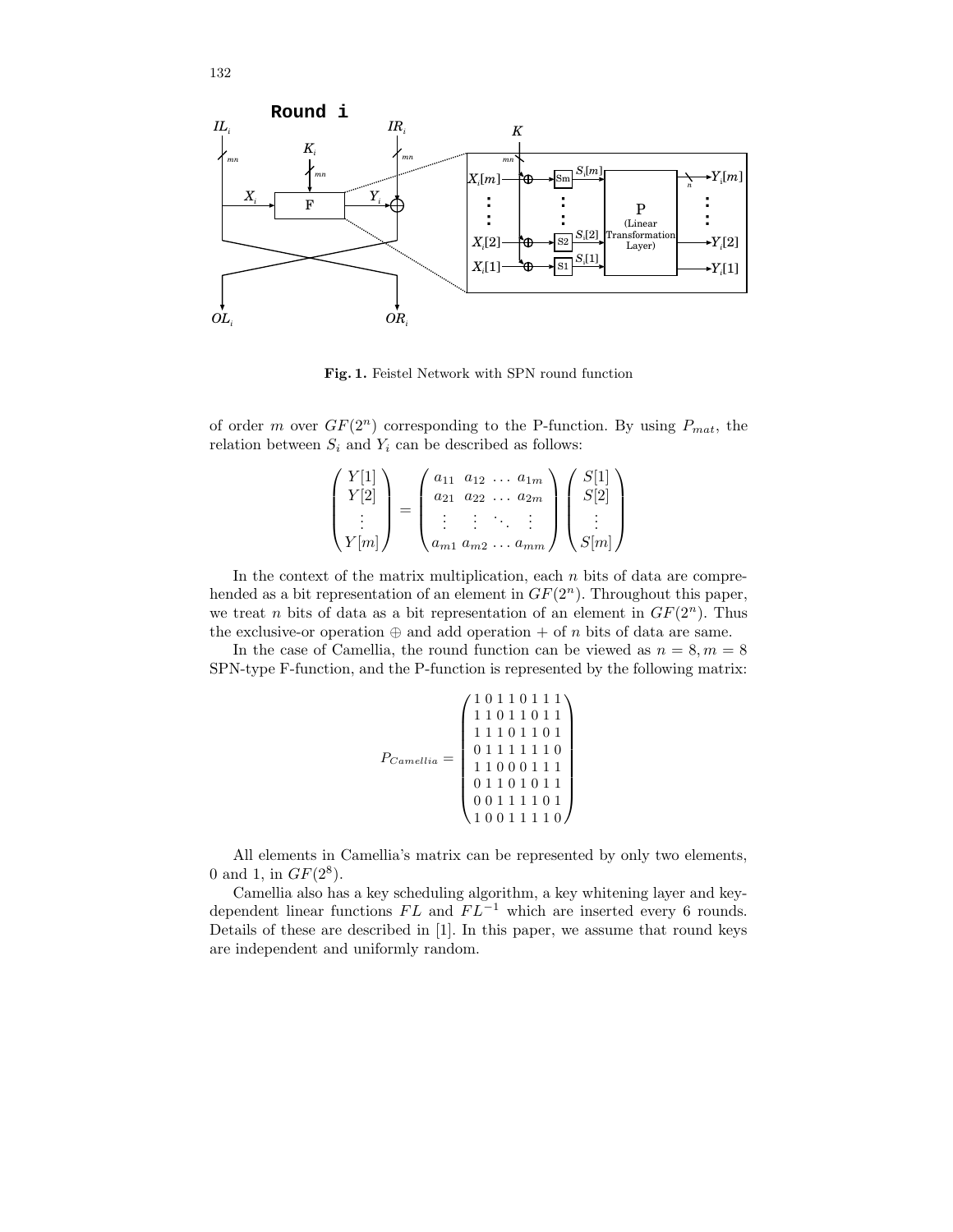### 2.2 Definitions

We use the following definitions in this paper.

## Definition 1. (Active S-box)

An S-box which has non-zero input difference is called differentially active S-box, and an S-box which has non-zero output linear mask is called linearly active S-box.

## Definition 2. ( $\chi$  function)

For any difference  $\Delta X \in \{0,1\}^n$ , a function  $\chi : \{0,1\}^n \to \{0,1\}$  is defined as follows:

$$
\chi(\Delta X) = \begin{cases} 0 & \text{if } \Delta X = \{0\}^n \\ 1 & \text{if } \Delta X \neq \{0\}^n \end{cases}
$$

For any differential vector  $\Delta X = (\Delta X[1], \Delta X[2], \ldots, \Delta X[m])$ ,  $\Delta X[i] \in \{0, 1\}^n$ truncated difference of  $\Delta X$  is defined as

$$
\delta X = \chi(\Delta X) = (\chi(\Delta X[1]), \chi(\Delta X[2]), \dots, \chi(\Delta X[m]))
$$

Definition 3. (truncated differential probability of F-function)  $[5]$  Let  $\delta X$ ,  $\delta Y$  be input truncated difference and output truncated difference of F-function , respectively. Then the truncated differential probability  $p_F(\delta X \to \delta Y)$  is defined as follows:

$$
p_F(\delta X \to \delta Y) = \frac{\sum_{X(\Delta X) = \delta X} \sum_{\chi(\Delta Y) = \delta Y} \Pr_{X \in (\{0,1\}^n)^m} [F(X) \oplus F(X \oplus \Delta X) = \Delta Y]}{\#\{\Delta X | \chi(\Delta X) = \delta X\}}
$$

where  $\#\{A\}$  denotes the number of elements in set A.

Specially, in the case of SPN-type round function defined above and the output difference of the S-function is assumed to be uniform[9, 10, 12], the truncated differential probability  $p'_F(\delta X \to \delta Y)$  can be defined approximately as follows:

$$
p'_{F}(\delta X \to \delta Y) = \frac{\# \{\Delta S | \chi(\Delta S) = \delta X, \chi(P(^t \Delta S)) = \delta Y\}}{\# \{\Delta S | \chi(\Delta S) = \delta X\}}
$$

## 3 Wrong Truncated Differential Paths

The algorithm used in Camellia's evaluation counts the least number of active S-boxes for any round of Camellia<sup>[2]</sup>. Since the algorithm has exploited an approximation at the XOR operation in each round function, some of truncated differential paths generated by the algorithm cannot exist in reality.

Before proposing a new judgment method for the existence of truncated differential paths, we show an example of such wrong truncated differential paths and consider contradictions between truncated differences.

A truncated differential path is defined as follows: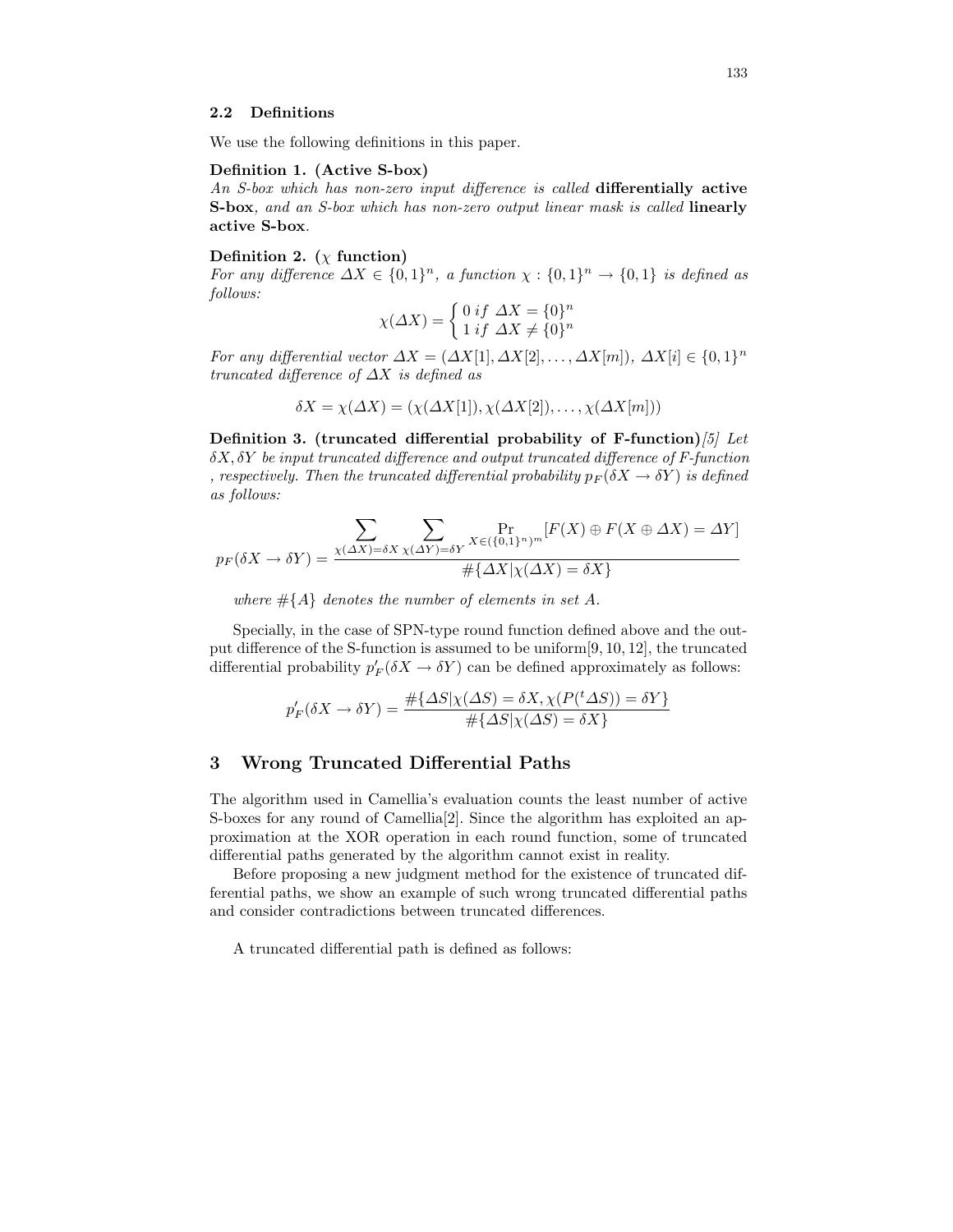### Definition 4. A truncated differential path

For an r round Feistel block cipher, let  $\delta PR$  be a truncated difference of the right half of plain text and δCR be a truncated difference of the right half of cipher text. For each *i*-th round, let  $\delta X_i, \delta Y_i$  be input truncated difference and output truncated difference of F-function, respectively. Then the truncated differential path TP is represented by:

$$
TP = (\delta PR, \delta X_1, \delta Y_1, \dots, \delta X_r, \delta Y_r, \delta CR) \in (\{0, 1\}^m)^{2r+2}
$$

The truncated difference of left half of plain text  $\delta PL$  and cipher text  $\delta CL$ can be represented by  $\delta X_1, \delta X_r$ , respectively.

For the *i*-th round, shown as Fig.1, let  $\delta IL_i, \delta IR_i, (2 \leq i \leq r)$  be the left and right input truncated differences, respectively. And let  $\delta O L_i$ ,  $\delta O R_i$ ,  $(1 \leq i \leq j)$  $r-1$ ) be left and right output truncated differences, respectively. Then there are following relations between these truncated differences and truncated differential path:  $\delta IR_i = \delta X_{i-1}, \, \delta IL_i = \delta OR_i = \delta X_i, \, \delta OL_i = \delta X_{i+1}.$ 

### 3.1 Algorithm to Find Truncated Differential Paths

We show an outline of an algorithm used in the designer's evaluation to count the least number of active S-boxes of Camellia without  $FL/FL^{-1}[2]$ . This algorithm is modified version of Matsui's algorithm[9, 10] which is originally developed to estimates truncated differential probabilities of E2[6].

### Algorithm

INPUT: a round number  $\cal N$ 

- OUTPUT: a table of the least number of active S-boxes for all pattern of output truncated difference  $\delta CR, \delta CL$  for N round Camellia without  $FL/FL^{-1}$ .
- 1. Make a table (F-table) of truncated differential probability of F-function for all  $\delta X$  and  $\delta Y$ . The number of entries in the F-table is  $2^{16}$ .
- 2. Using the F-table, make a table (R-table) of truncated differential probability of the round function for all  $\delta IL, \delta IR$  and  $\delta CL$ . The number of entries in the R-table is  $2^{24}$ .
- 3. (Inductive step) Using a table of the least number of active S-boxes for  $N-1$ round of Camellia and R-table, calculate the least number of the active Sboxes for N round's output  $\delta CL, \delta CR$  and store it in a table. The number of entries in the table is  $2^{16}$ .

This algorithm only counts the least number of active S-boxes for each output truncated difference. To recover and to evaluate truncated differential paths which have the least number of active S-boxes, we have modified the algorithm additionally as follows.

- In Step 2, store all candidates of the output truncated difference of Ffunction.
- $-$  In Step 3, when the N round's output is searching, store all candidates of the  $N-1$  round's output truncated difference which realize the least number of active S-boxes.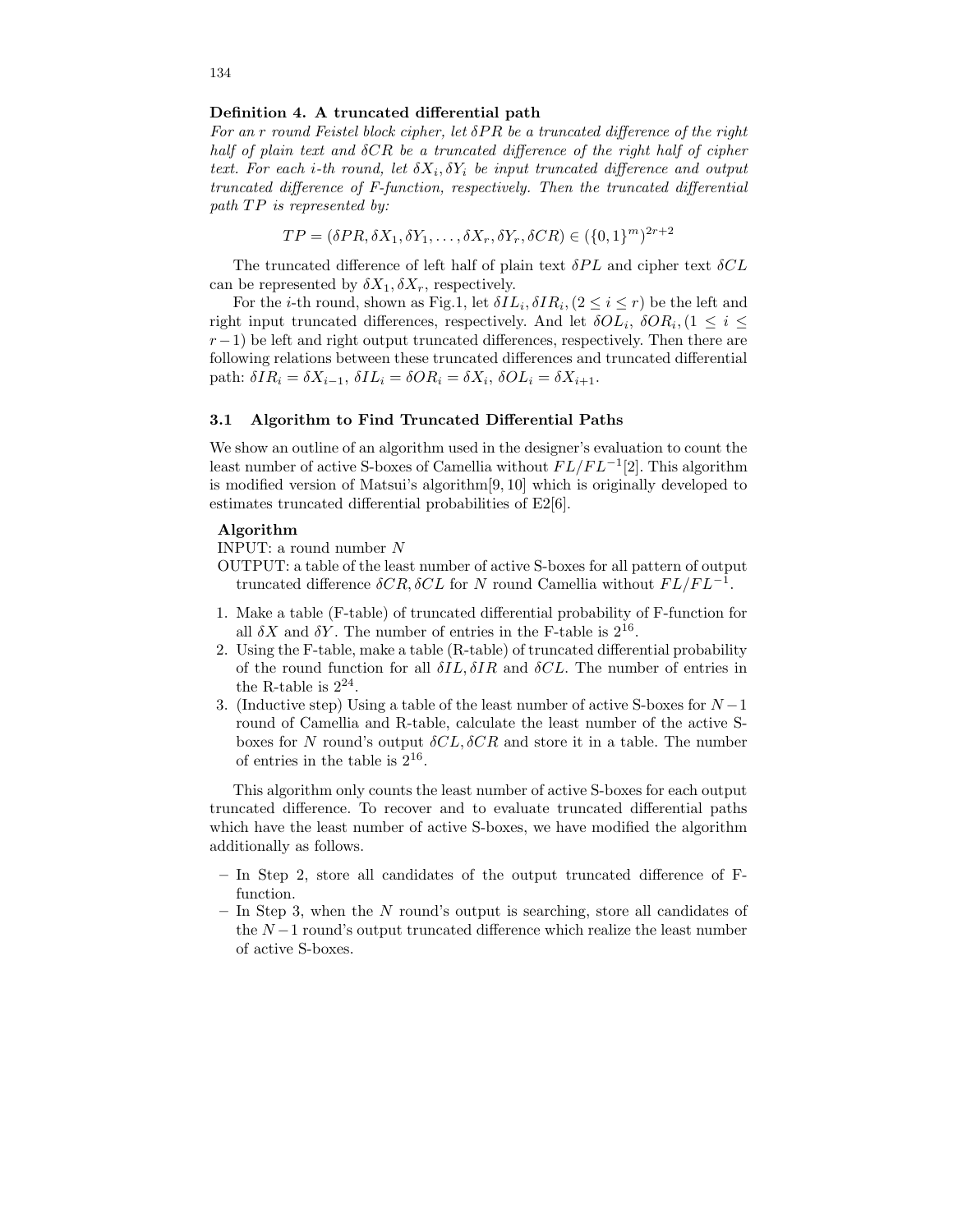## 3.2 Connection Errors in Truncated Differential Paths

We show an example of a truncated differential path holding wrong properties. The search algorithm for the least number of active S-boxes found a Camellia's truncated differential path whose consecutive 3 rounds have truncated differential as in Fig. 2.



Fig. 2. A Example of Wrong Truncated Differential Path

The search algorithm exploits the following XOR rule of truncated difference based on a property of truncated difference.

### XOR rule of truncated difference

$$
\delta O L[j] = \begin{cases} 0 & if & \delta I R[j] = \delta Y[j] = 0\\ * & if & \delta I R[j] = \delta Y[j] = 1\\ 1 & else \end{cases}
$$
(1)

for  $(1 \leq j \leq m)$ . Value  $*$  means arbitrary selection of 0, 1.

Obeying above rule, the XOR operation of  $\delta IR_i = (11010011)$  and  $\delta Y_i =$ (11010011) generates δOL<sup>i</sup> = (∗ ∗ 0 ∗ 00 ∗ ∗). Thus δOL<sup>i</sup> = (00000000) can be obtained by the search algorithm.

But by considering a relationship of each output difference of F-function  $\delta Y_i$ and  $\delta Y_{i-2}$ , we can prove such an XOR operation cannot be realized.

*Proof.* From  $\delta O L_i = (00000000)$  and  $\delta I R_{i-2} = (00000000)$ , we get an equation of differences  $\Delta Y_i = \Delta Y_{i-2}$ . And from the linear relation  $\Delta Y = P(\Delta S)$ , then  $\Delta S_i[j] = \Delta S_{i-2}[j]$ . But considering given input truncated differences of S4 in both round, we get  $\Delta S_i[4] \neq \Delta S_{i-2}[4]$  because  $\delta X_i[4] = 1$  and  $\delta X_{i-2}[4] = 0$ . This is contradiction. Also in S1, S3, S5, S6, there are contradictions. Thus such a path cannot exist in reality.  $\Box$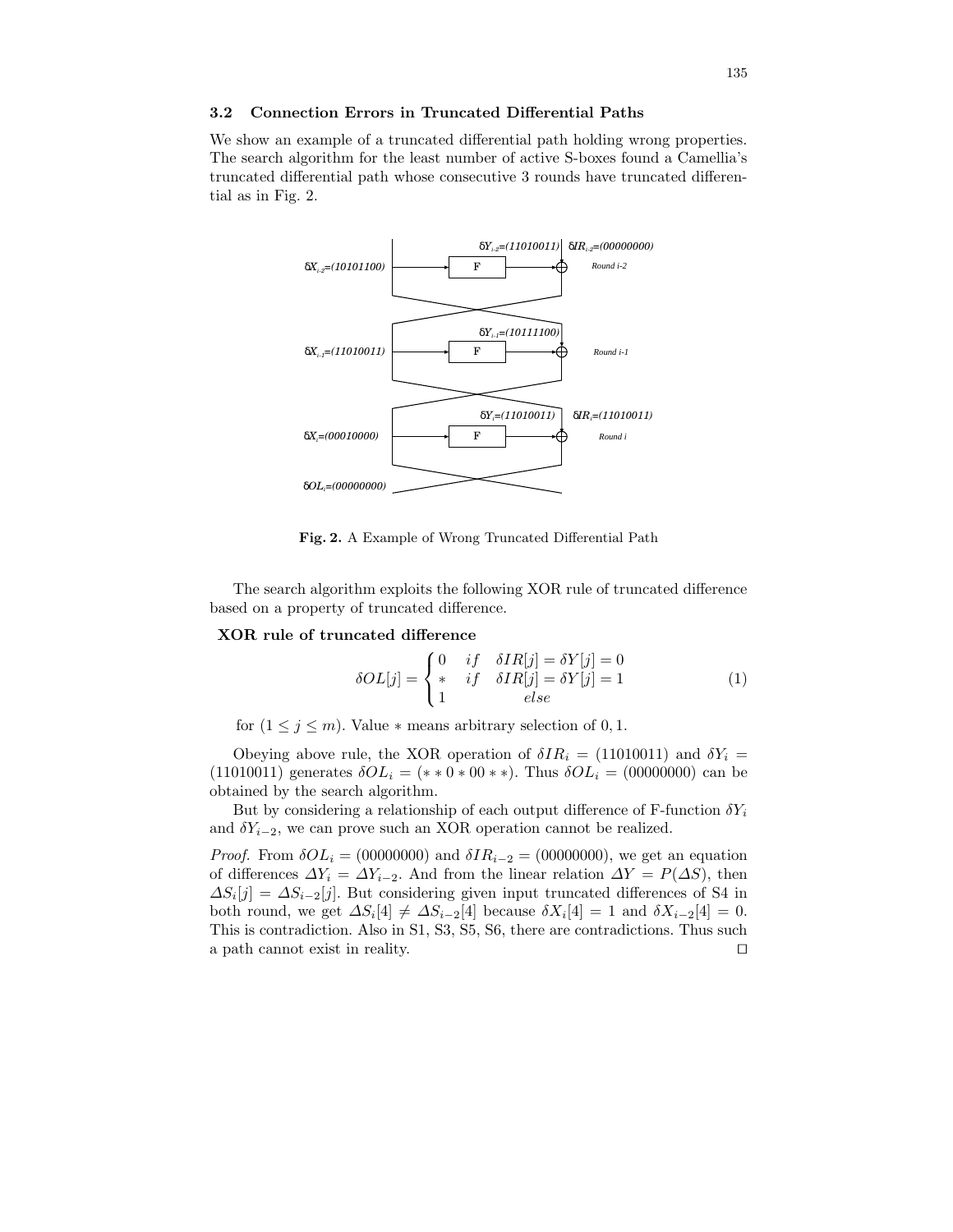From above observations, wrong truncated paths have some contradictions between input and output truncated differences of F-functions for every two round. In the next section, we propose an algorithm which determines if the target truncated differential path is wrong or not by checking solutions of the linear equations system constructed from the path.

## 4 Validity Checking Method for Truncated Differential Paths

We show a new algorithm to check the validity of truncated differential paths. This algorithm exploits a method of checking solutions of a linear equations system which is constructed from a truncated differential path. The basic steps of checking the validity of a truncated differential path is as follows:

- Represent all differences in Feistel network by linear forms using output difference of S-boxes
- Construct two linear equations systems and two sets of nonzero conditions using truncated differential values
- Check solutions of each linear equations system under corresponding nonzero conditions, and determine the validity of the truncated differential path.

### 4.1 Linear Forms Representation of Feistel Block Cipher

All differences in a Feistel cipher with SPN round function defined in Section 2 can be represented in linear form using differences  $\Delta PL$ ,  $\Delta PR$  and  $\Delta S_i$ . To show this, we divide the Feistel block cipher in two parts the left chain and the right chain as shown in Fig.3.



Fig. 3. The left chain and The right chain

Without loss of generality, we assume that the round number  $r$  is even. The left chain is a data path which starts from left half of plain text  $PL$ , while the right chain starts from right half of plain text  $PR$ . In each chain, output of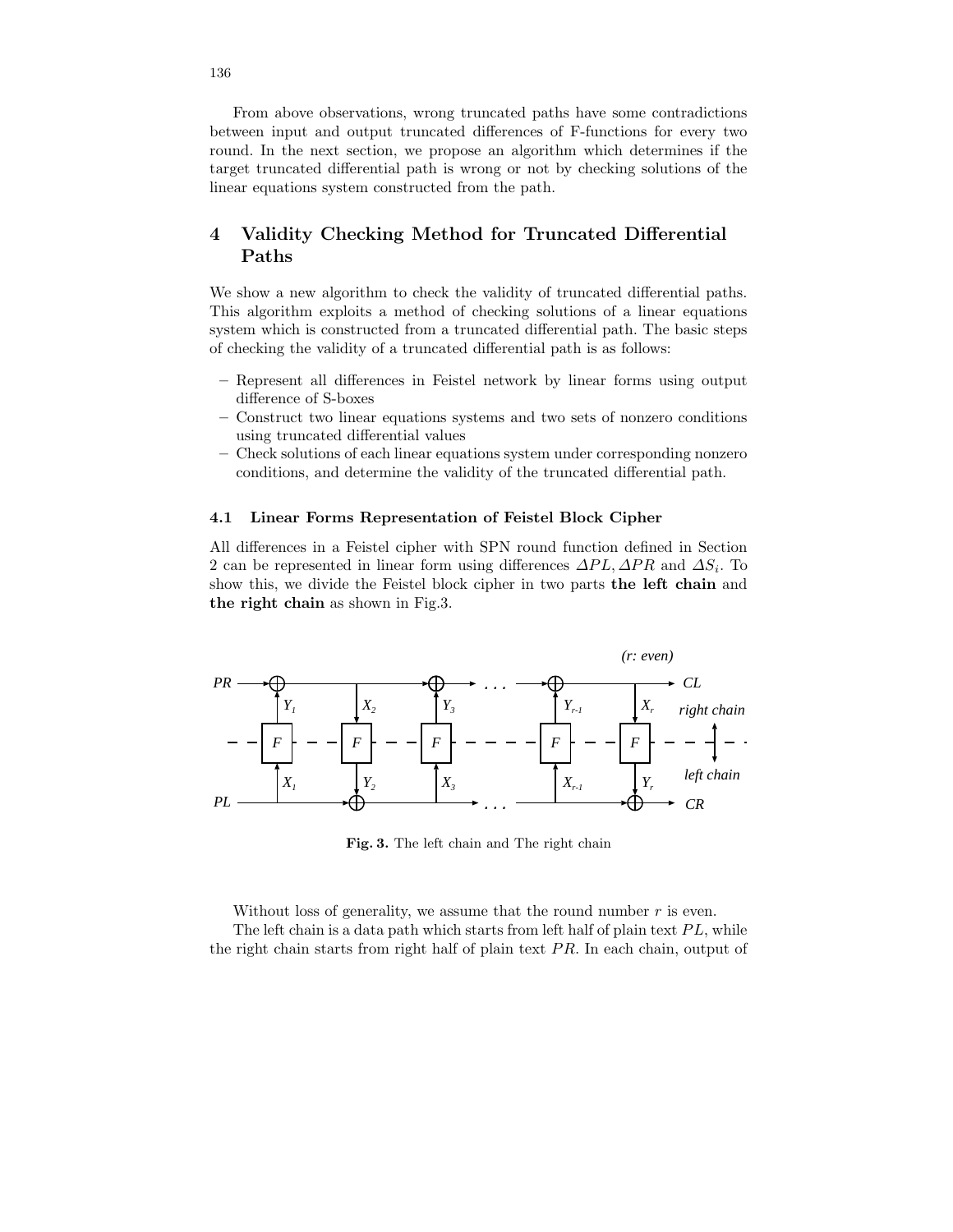$F$ -functions  $Y_i$ 's are added to the ongoing data. The left chain includes the data  $X_{2i-1}, Y_{2i}, CR(1 \leq i \leq \frac{r}{2})$ , The right chain includes  $PR, Y_{2i-1}, X_{2i}(1 \leq i \leq \frac{r}{2})$ . From these definitions we can show the following lemma.

### Lemma 1.

Let  $\Delta X_1[j](=\Delta PL[j])$ ,  $\Delta PR[j](1 \leq j \leq m)$  be variables which are set differences of plain text. And Let  $\Delta S_i[j]$  be variables which are set differences of the output of j-th S-box Sj for i-th round  $(1 \le j \le m, 1 \le i \le r)$ , respectively. All differential data in the left chain are represented by linear form of elements in  $\Delta X_i, \Delta S_{2i} (1 \leq i \leq \frac{r}{2}).$  All differential data in the right chain are represented by linear form of elements in  $\Delta PR$ ,  $\Delta S_{2i-1}(1 \leq i \leq \frac{r}{2})$ .

*Proof.* In the right chain, we show that  $\Delta PR$ ,  $\Delta Y_{2i-1}$  and  $\Delta X_{2i}$  are represented by linear form. ∆PR are monomials. And using elements in linear transformation matrix  $P_{mat}$ , differences of output of F-functions  $\Delta Y_{2i-1}[j](1 \leq i \leq r/2, 1 \leq j \leq r/2)$  $m$ ) can be described as following linear form:

$$
\Delta Y_{2i-1}[j] = \sum_{k=1}^{m} a_{jk} \Delta S_{2i-1}[k]
$$
 (2)

And the difference of the input data of the 2*i*-th round  $\Delta X_{2i}[j](1 \leq i \leq r/2, 1 \leq r/2)$  $j \leq m$ ) has the following equation:

$$
\Delta X_{2i}[j] = \Delta PR[j] + \sum_{l=1}^{i} \Delta Y_{2l-1}[j]
$$
 (3)

By combining (2) and (3),  $\Delta X_{2i}[j]$  has the following linear form:

$$
\Delta X_{2i}[j] = \Delta PR[j] + \sum_{l=1}^{i} \sum_{k=1}^{m} a_{jk} \Delta S_{2l-1}[k]
$$
 (4)

All differential data in the left chain are also represented in same manner.  $\Box$ 

From the viewpoint of linear form representation, the sets of variables used in both chains are completely separated. The left chain uses a set of differential variables  $(\Delta X_1, \Delta S_2, \Delta S_4, \ldots, \Delta S_r)$ , and the right chain uses a set of differential variables  $(\Delta PR, \Delta S_1, \Delta S_3, \ldots, \Delta S_{r-1})$ . Thus, we can treat both chains separately. Then we can describe the relation between the variables and the differences in the right chain as follows.

$$
\begin{pmatrix}\n^{t}\Delta PR \\
^{t}\Delta Y_{1} \\
^{t}\Delta X_{2} \\
^{t}\Delta Y_{3} \\
^{t}\Delta X_{4} \\
\vdots \\
^{t}\Delta Y_{r-3} \\
^{t}\Delta X_{r-2} \\
^{t}\Delta X_{r-1} \\
^{t}\Delta X_{r}\n\end{pmatrix} = \begin{pmatrix}\nI & 0 & 0 & \dots & 0 & 0 \\
0 & P_{mat} & 0 & \dots & 0 & 0 \\
I & P_{mat} & 0 & \dots & 0 & 0 \\
0 & 0 & P_{mat} & \dots & 0 & 0 \\
I & P_{mat} & P_{mat} & \dots & 0 & 0 \\
\vdots & \vdots & \vdots & \ddots & \vdots & \vdots \\
0 & 0 & 0 & \dots & P_{mat} & 0 \\
I & P_{mat} & P_{mat} & \dots & P_{mat} & 0 \\
0 & 0 & 0 & \dots & 0 & P_{mat} \\
I & P_{mat} & P_{mat} & \dots & P_{mat} & P_{mat}\n\end{pmatrix}\n\begin{pmatrix}\n^{t}\Delta PR \\
^{t}\Delta S_{1} \\
^{t}\Delta S_{2} \\
^{t}\Delta S_{r-3} \\
^{t}\Delta S_{r-1}\n\end{pmatrix}
$$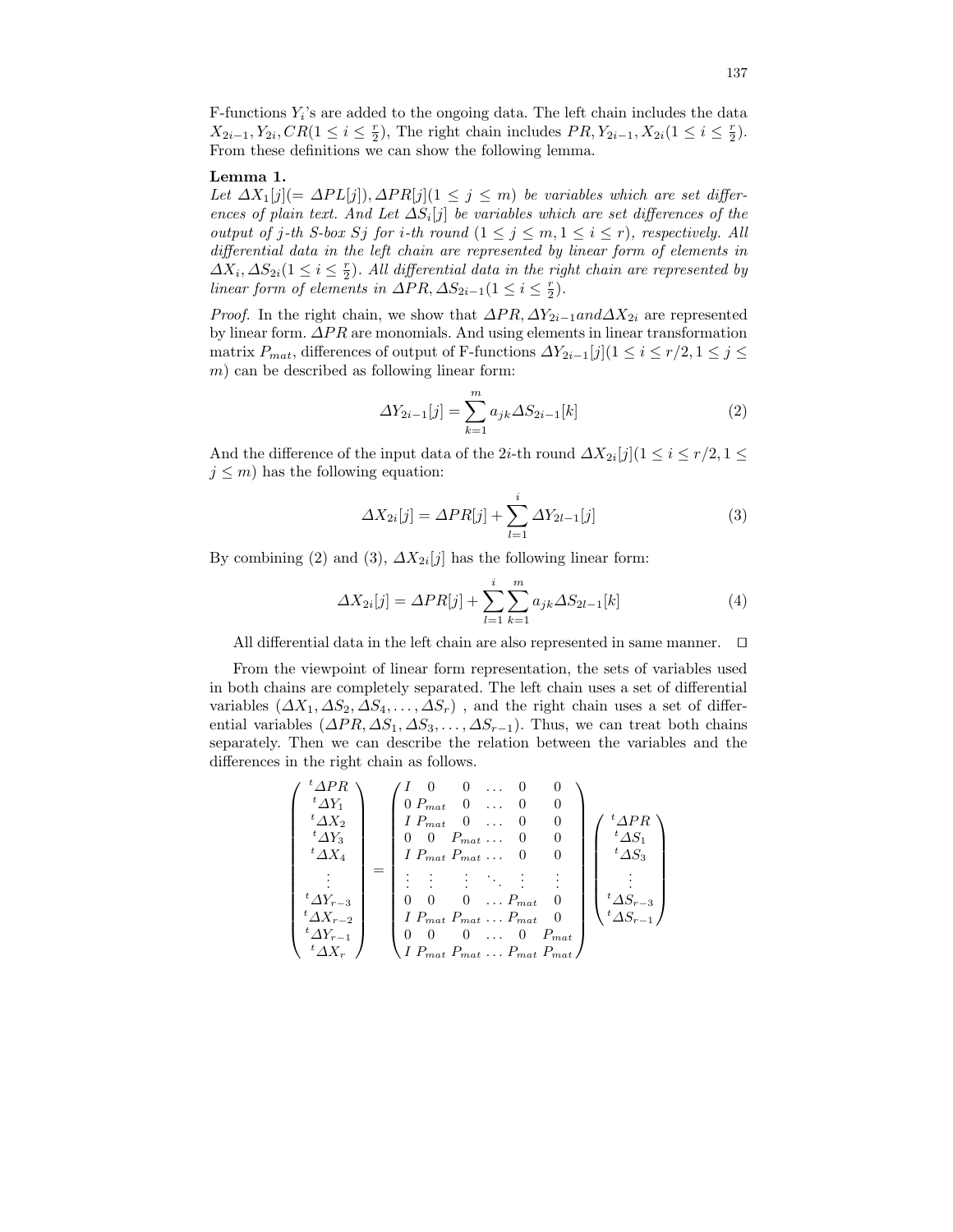I denotes a unit matrix of order  $m$ , 0 in the above matrix denotes zero matrix of order m. The total number of linear forms are  $m(r+1)$ , and the total number of variables are  $m(r/2+1)$ .

The data in left chain  $(\Delta X_1, \Delta Y_2, \Delta X_3, \ldots, \Delta Y_r, \Delta CR)$  can be expressed by using  $(\Delta X_1, \Delta S_2, \Delta S_4, \ldots, \Delta S_r)$  in the same way. Thus, all differences in the Feistel cipher with SPN round function defined in this paper have been represented by linear forms.

### 4.2 Evaluation Algorithm for Truncated Differential Paths

Let  $TP$  be a r round truncated differential path. To evaluate  $TP$ , we check whether there exist any differential characteristic which follow the truncated differential path TP.

For the right chain, truncated differences  $\delta X_1, \delta X_3, \ldots, \delta X_{r-1}$  in TP determine whether S-boxes, whose outputs are added to the right chain, are active or not. If truncated difference  $\delta X_i[j] = 0$  the output differences of j-th S-box in round  $i$  is always 0. Thus we can remove differential variables of such non active S-boxes from all linear forms. And if  $\delta PR[i] = 0$ , we can also remove the differential variable  $\Delta PR[i]$  in linear forms. In this way, we obtain reduced linear forms.

Next we construct linear equations systems and sets of linear conditions. In the right chain, truncated differences  $\delta Y_1, \delta Y_3, \ldots, \delta Y_{r-1}$  determine whether differential data of F-function's output have a differential value or not. Let  $lf_{Y_i[j]}$ be a reduced linear form of differential data  $\Delta Y_i[j]$ . If  $\delta Y_i[j] = 0$ , we get a linear equation  $lf_{Y_i[j]} = 0$ . And if  $\delta Y_i[j] = 1$ , we get a nonzero condition  $lf_{Y_i[j]} \neq 0$ . The other reduced linear forms  $\Delta PR, \Delta X_2, \Delta X_4, \ldots, \Delta X_r$  in the right chain can be sorted according to their truncated differential values in same way. Letting z be the total number of 0's in truncated differences  $\delta PR, \delta Y_{2i-1}, \delta X_{2i}, (1 \leq i \leq r/2),$ we get a linear homogeneous equations system which has z equations and a set of nonzero conditions which has  $m(r + 1) - z$  conditions for the right chain.

**Definition 5.** Let  $\mathcal F$  be a r round Feistel cipher with SPN round function defined in Section 2, and let  $TP$  be a truncated differential path of  $F$ . We define  $LES_{Right}, LES_{Left}$  as equation systems made of TP for the right chain and the left chain, respectively. And we define  $NC_{Right}$ ,  $NC_{Left}$  as sets of nonzero conditions made of TP for the right chain and the left chain, respectively.

Then we evaluate both chains by using  $LES_{Right}, LES_{Left}, NC_{Right}, NC_{Left}$ . Moreover, we use the following useful definition.

Definition 6. (reduced row-echelon matrix) A matrix is a reduced rowechelon matrix if

- All rows of zero (if exists) are at the bottom of the matrix.
- The first nonzero number in a row is a 1 (leading 1).
- $-$  Each leading 1 is to the right of the leading 1's in the rows above it.
- Each column that contains a leading 1 has zeros everywhere else.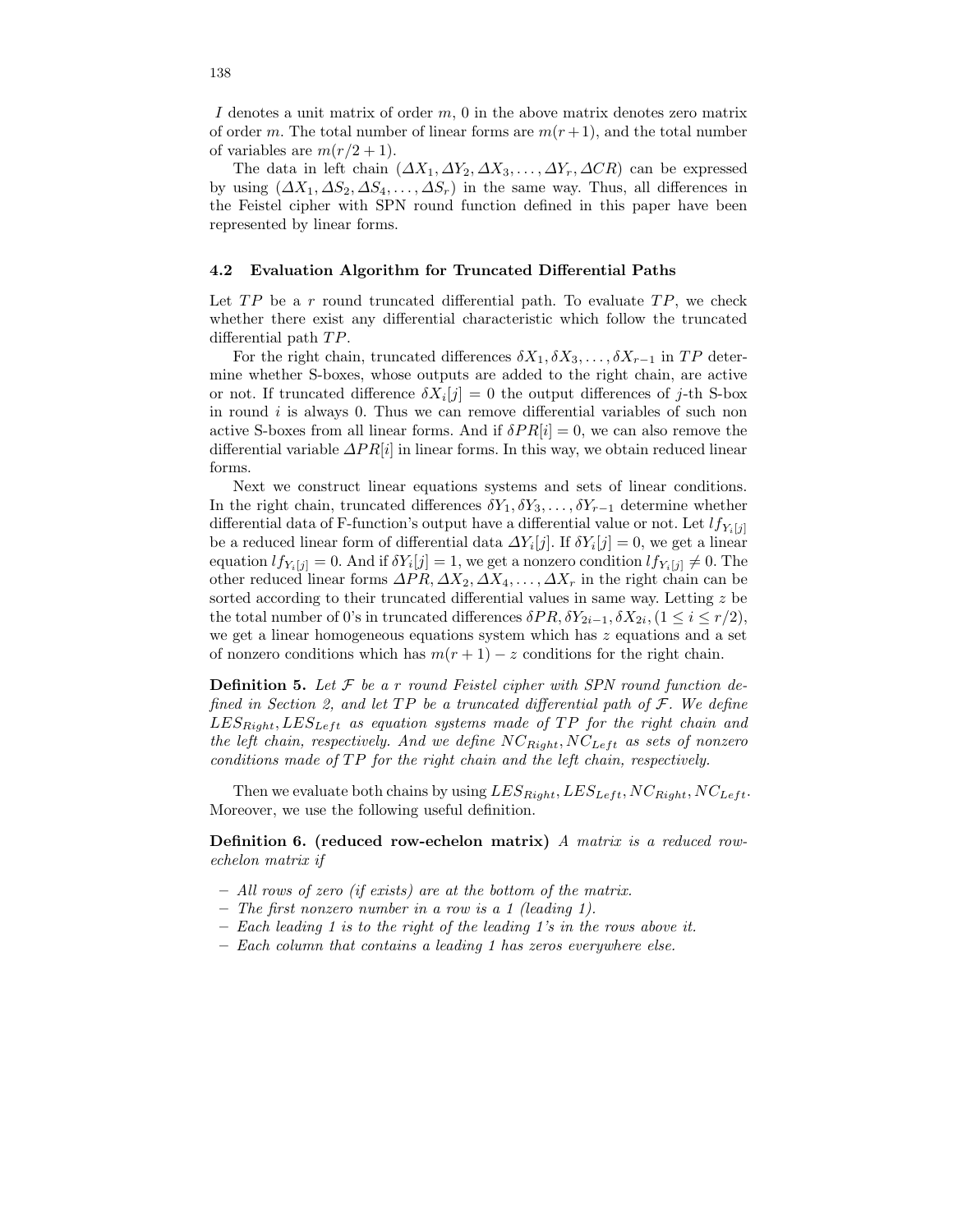Any matrix can be transformed into an unique reduced row-echelon matrix by performing a finite sequence of elementally row operations (sweep out method). Letting  $E_M$  be the set of all matrices which are obtained by performing elementally row operations on  $M$ , every matrix in  $E_M$  has the same reduced row-echelon matrix  $M'$ .

The following important properties related to a reduced row-echelon matrix and a homogeneous linear equations system are obtained.

*Property 1.* (partial solution) Let  $Mx = 0$  be a matrix and vector representation of a linear homogeneous equations system with a vector of variables  $\boldsymbol{x} = {}^{t}(x_1, x_2, \ldots, x_k)$ . And let  $\boldsymbol{M'}$  be a reduced row-echelon matrix obtained from  $\tilde{M}$ . If there is any row containing only a leading 1 in  $M'$ . Letting i be the column index of the leading 1, the system has a solution  $x_i = 0$ .

*Property 2.* (property of kernel) Let  $Mx = 0$  be a matrix and vector representation of a linear homogeneous equations system. And let  $Z = \{z | Mz = 0\}$  be a set of solutions. And let  $M'$  be a reduced row-echelon matrix obtained from M. Let  $v_1, \ldots, v_r$  be each nonzero row vector in M'. Let S be a subspace spanned by  $(v_1, \ldots, v_r)$ . Then  $v_s \in S$ ,  $z \in Z$  satisfies  $v_s \cdot z = 0$ . (• denotes inner products of vectors.)

Using the above properties we construct an evaluation algorithm as follows.

### Algorithm

INPUT:  $LES_{Right}$ ,  $NC_{Right}$ ,  $LES_{Left}$ ,  $NC_{Left}$ OUTPUT: "wrong path" or "OK"

1. Represent linear equations system  $LES_{Right}$  in matrix and vector form as follows:

 $M_{Riaht}$   $x_{Riaht} = 0$ 

- 2. Perform elementary row operations on matrix  $M_{Right}$ , and get a reduced row-echelon matrix  $M'_{Right}$
- 3. If there is any row containing only leading 1 in  $M'_{Right}$ , output "wrong path"; else go to the next step.
- 4. For each nonzero condition  $nc \in NC_{Right}$  do the following:
	- (a) Represent nonzero condition nc by an inner product of vectors:  $\mathbf{n} \cdot \mathbf{x}_{Right}$
	- (b) Let  $v_1, \ldots, v_r$  be nonzero row vectors in  $M'_{Right}$ . If vector n can be represented by a linear combination of  $v_1, \ldots, v_r$ ,

$$
n = c_1v_1 + \ldots + c_rv_r
$$

where  $c_i \in GF(2^n), (1 \leq i \leq r)$ ,

then output "wrong path"; else go to the next step.

- 5. For  $LES_{Left}$  and  $NC_{Left}$ , apply the same steps Step 1.  $\sim$  Step 4.
- 6. Output "OK"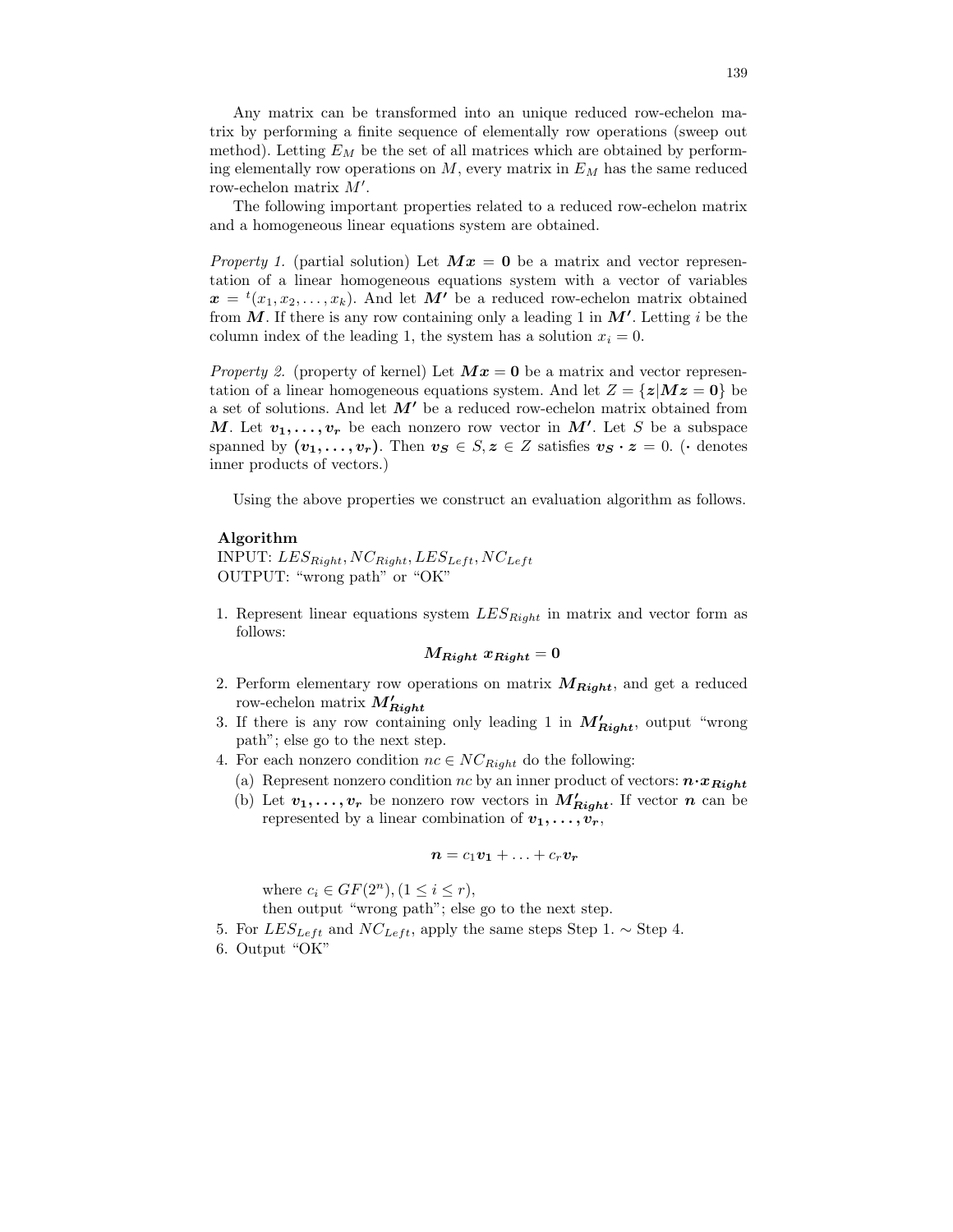In Step 3. if such a row containing only a leading 1 exists, the corresponding variable in  $x_{Right}$  has to be always 0 (property 1). But all variables in  $x_{Right}$ have been selected to have a nonzero value, the solution cannot be realized.

In Step 4.(b) the check whether vector  $n$  can be represented as a linear combination can be achieved by easy row operations of the matrix because  $v_1, \ldots, v_r$ are linearly independent and the vectors have the 4th condition of row echelon matrix. And if such a linear combination exists, nc must have difference 0 in spite of nonzero condition (property 2). This contradiction means the path is wrong.

### 4.3 Complexity

Let  $r$  be the round number of truncated differential path, and let  $m$  be a number of split data in F-function. Each chain has a  $m(r+1) \times mr$  matrix of linear forms. If  $LES_{Right}$  has x rows, then  $NC_{Right}$  has  $m(r + 1) - x$  rows. Complexity to obtain reduced row-echelon matrix of  $LES_{Right}$  is proportional to  $xm^2r^2$ . And complexity to check  $NC_{Right}$  rows is proportional to  $mrx(m(r + 1) - x)$ . Since we assume that  $x \approx mr/c$  with some constant c, the total complexity of the proposed method is  $O(m^3r^3)$ .

### 4.4 Expansion to Truncated Linear Paths

The proposed method is also applicable to evaluation of truncated linear paths. Let  $\Gamma S$  be an input linear mask and let  $\Gamma Y$  be an output linear mask of linear transformation layer P. Then there is a diffusion function  $P^*$  satisfying  $TS =$  $P^*(TY)$  determined by P. If the diffusion function  $P^*$  can be expressed as a square matrix of order m on  $GF(2^n)$ , the proposed algorithm can be applied to truncated linear paths of the Feistel cipher exploiting the dual property between differential and linear mask[5].

In case of Camellia, matrix  $P^*$  can be expressed as  ${}^tP_{Camellia}$  which is a square matrix of degree m on  $GF(2^n)$ . Thus, our method can be applied to evaluation for both truncated differential and linear paths for Camellia.

## 5 Evaluation for Camellia

We applied the proposed method to block cipher Camellia to reevaluate the upper bound of MDCP and MLCP. To obtain corrected values of the least numbers of active S-boxes, we also extracted truncated paths which have more than the least number of active S-boxes searched by the algorithm used in designer's (previous) evaluation. We used the following definitions and lemma to extract such truncated paths.

**Definition 7.** Let  $L_{act}(C, R)$  be the least number of active S-boxes of R round truncated path with output truncated difference C in the previous evaluation.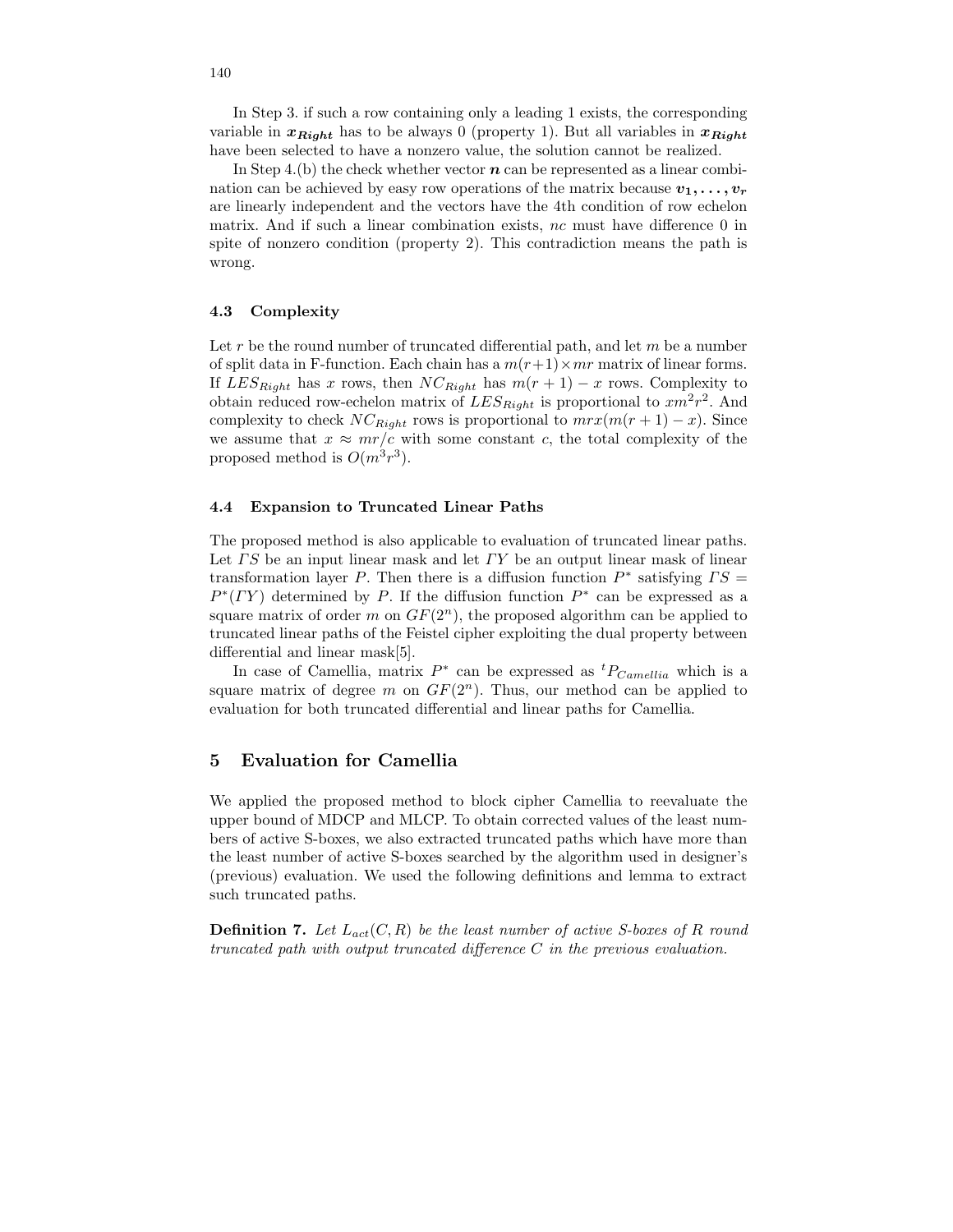The algorithm for counting the least number of active S-boxes outputs  $L_{act}(C, R)$ for all  $C \in \{0,1\}^{16}$  with any round number R.

**Definition 8.** Let Cipher(ACT, R) = {c | L<sub>act</sub>(c, R) = ACT}. And let Paths(C, ACT, R) be a set of all R round truncated differential paths which have ACT active Sboxes with output truncated difference  $C$  in the previous evaluation. And let  $Paths(ACT, R)$  be a set of all R round truncated differential paths which have ACT active S-boxes in the previous evaluation.

**Lemma 2.** Letting  $\alpha$  be the least number of active S-boxes for r round Camellia, truncated differential paths which have  $\beta(\geq \alpha)$  active S-boxes can be written as follows:

$$
Paths(\beta, r) = \{p \mid p \in Paths(c, \beta, r), c \in \bigcup_{i=\alpha}^{\beta} Cipher(i, r)\}
$$
(5)

*Proof.* Truncated differential paths which have  $\beta$  active S-boxes are also written as follows:

$$
Paths(\beta, r) = \{ p \mid p \in Paths(c, \beta, r), c \in \{0, 1\}^{16} \}
$$
\n
$$
(6)
$$

Let  $D = \bigcup_{i=\beta+1}^{\infty} Cipher(i, r)$ . For  $d \in D$ , we get following relations:

$$
Paths(d, \beta, r) = \emptyset
$$
\n<sup>(7)</sup>

Thus, we can reduce the candidates for c in (6) then obtain the equation (5).  $\Box$ 

By using the above lemma, we obtain truncated paths which have variable number of active S-boxes. To obtain  $Paths(c, \beta, r)$  of  $c \in Cipher(\gamma, r)$  where  $\beta > \gamma$ , we extract paths by considering replacement of internal r' round paths Paths(c',  $\gamma'$ , r') in Paths(c,  $\gamma$ , r) as subset of Paths( $\gamma' + \beta - \gamma$ , r'), which are connectable to  $r' + 1$  round's output, for  $(1 \le r' \le r - 1)$ .

### 5.1 Result

We show the result of our re-estimation of the upper bound of MDCP and MLCP in Table 1∼3.

Tables show the evaluation results of truncated differential paths and truncated linear paths, respectively. The first row of each table indicates round number of reduced round Camellia without  $FL/FL^{-1}$  (we call it Camellia<sup>\*</sup>). The rows below the first are divided into three parts. The upper part, the middle part and the lower part include information about the least number, the secondary least number, and the tertiary or the tertiary and the forth least number of active S-boxes, respectively. Each part has three rows. The first one indicates the number of active S-boxes, the second one indicates the number of truncated differential or linear paths which are evaluated to have the above number of active S-boxes by the previous(old) evaluation method. The last row of each part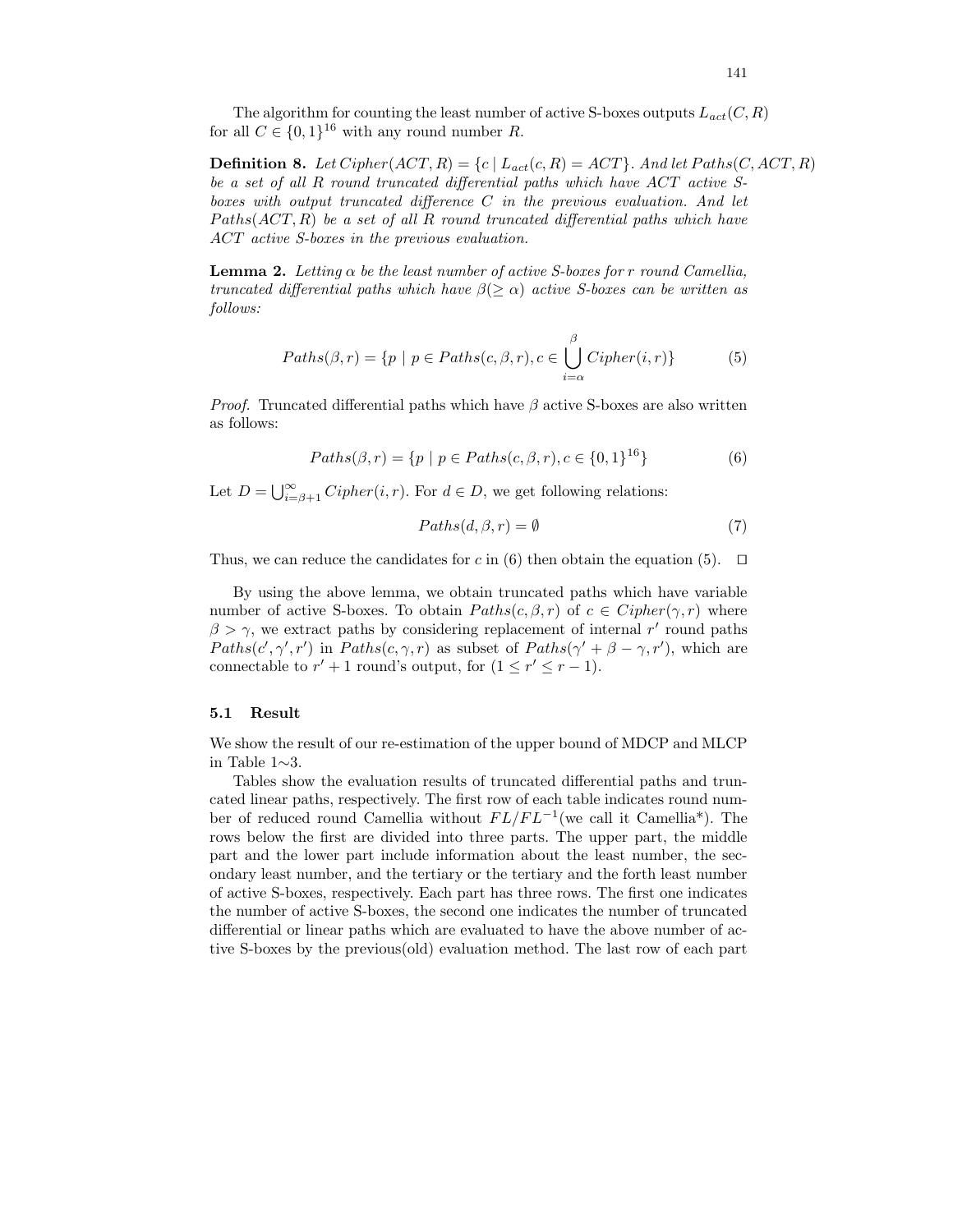| Round                                                                             |                 | $\overline{2}$ | 3              |             | $\mathbf{5}$ | 6    |        | 8        | 9        | 10    | 11       | 12       |
|-----------------------------------------------------------------------------------|-----------------|----------------|----------------|-------------|--------------|------|--------|----------|----------|-------|----------|----------|
| Active S-box                                                                      |                 |                | $\overline{2}$ |             | 9            | 11   | 13     | 15       | 18       | 21    | 22       | 25       |
| Path Number                                                                       | 255             | 16             | 8              | 1368        | 160          | 8    | 16     | 48       | 48       | 320   | 4        | 64       |
| OK                                                                                | 255             | 16             | 8              | 1328        | 80           | 0    | $\cup$ | $\Omega$ | $\theta$ |       | $\Omega$ | $\Omega$ |
| Active S-box                                                                      |                 | $\overline{2}$ | 3              | 8           | 10           | 12   | 14     | 16       | 19       | 22    | 23       | 26       |
| Path Number                                                                       | 19440           | 292            | $\Omega$       | 9817        | 5564         | 3136 | 1160   | 368      | 2428     | 14732 | 224      | 1736     |
| OK                                                                                | 19440           | 292            | $\Omega$       | 7431        | 4408         | 1008 | 196    | 36       | $\theta$ | 156   | $\theta$ |          |
| Active S-box                                                                      |                 | $\mathbf{R}$   |                | 9           | 11           | 13   | 15     | 17       | 20       | 23    | 24       | 27       |
| Path Number 182228 5000 112 114256 66624 41576 16748 4360 42456 302784 4784 38672 |                 |                |                |             |              |      |        |          |          |       |          |          |
| OK                                                                                | 182228150001121 |                |                | 72432 17772 |              | 4336 | 1568   | 328      | 812      | 2176  | 16       | 0        |

Table 1. Check Result of Truncated Differential Paths (1∼12 rounds)

| Round                                                                               |                            |              |           | 5    | 6              |      |                       | 9    | 10   | 11  | 12             |
|-------------------------------------------------------------------------------------|----------------------------|--------------|-----------|------|----------------|------|-----------------------|------|------|-----|----------------|
| Active S-box                                                                        |                            |              |           | 9    | 11             | 13   | 14                    | 18   | 20   | 22  | 25             |
| Path Number                                                                         | 255                        | 16           | 64        | 480  | 8              | 16   |                       | 180  | 16   |     | 128            |
| OK                                                                                  | 255                        | 16           | 16        | 240  | $\overline{0}$ |      |                       |      |      |     | $\overline{0}$ |
| Active S-box                                                                        |                            |              |           | 10   | 12             | 14   | 15                    | 19   | 21   | 23  | 26             |
| Path Number                                                                         | 19440                      | 292          | 0 1 9 5 2 | 8732 | 4540           | 1208 | 24                    | 4968 | 1040 | 448 | 3188           |
| OK                                                                                  | 19440                      | 292          | 0 1656    | 4864 | 1948           | 192  |                       | 144  |      |     | $\Omega$       |
| Active S-box                                                                        |                            | $\mathbf{R}$ | 8         | 11   | 13             | 15   | 16/17                 | 20   | 22   | 24  | 27             |
| Path Number 182228 4960 112 9733 76820 52072 21956 184/8142 63128 28640 10640 83800 |                            |              |           |      |                |      |                       |      |      |     |                |
| OK                                                                                  | 182228 4960 112 7327 26748 |              |           |      | 5680           | 5920 | $^{\prime}1560$<br>0/ | 4992 | 792  | 36  | $\Omega$       |

Table 2. Check Result of Truncated Linear Paths (1∼12 rounds)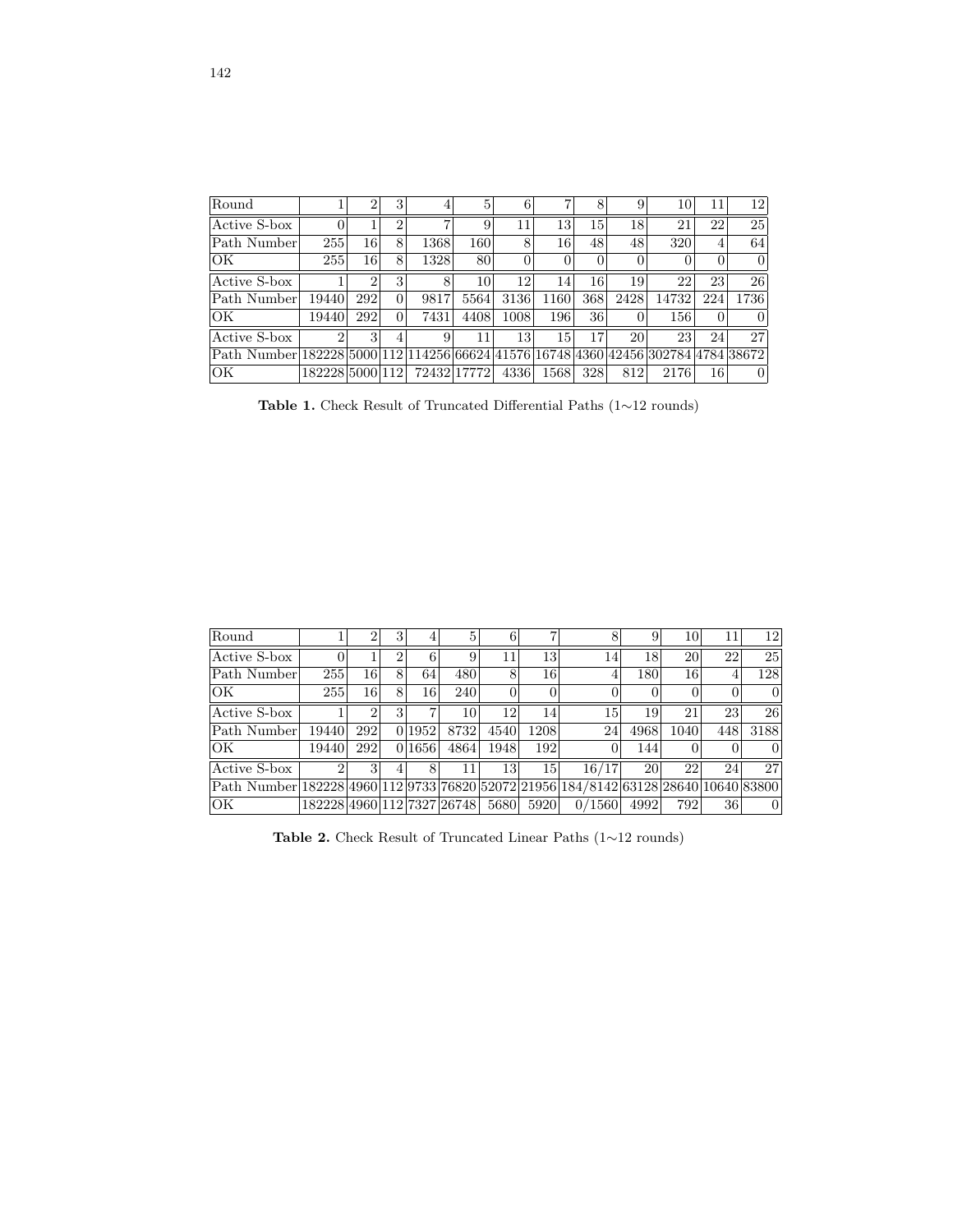indicates the number of truncated differential or linear paths which are evaluated as "OK" by proposed method.

In  $6 \sim 12$  rounds Camellia\*, truncated differential and linear paths which are evaluated to have the least number of active S-boxes are all evaluated as wrong. At some rounds, all truncated paths with the secondary or the tertiary number of active S-boxes are evaluated as wrong.

|                |                                |                                            | <b>NEW</b>                                        | OLD                                    |                                   |                            |                      |                      |  |
|----------------|--------------------------------|--------------------------------------------|---------------------------------------------------|----------------------------------------|-----------------------------------|----------------------------|----------------------|----------------------|--|
|                |                                | Differential                               | Linear                                            |                                        | $\overline{\text{D}}$ ifferential |                            | Linear               |                      |  |
|                | Camellia                       | $Camellia*$                                | Camellia                                          | $Camellia*$                            |                                   | Camellia Camellia*         |                      | Camellia Camellia*   |  |
|                | $1_{[0]}$                      | $1_{[0]}$                                  | $1_{[0]}$                                         | $1_{[0]}$                              | $1_{[0]}$                         | $1_{[0]}$                  | $1_{[0]}$            | $1_{[0]}$            |  |
| $\overline{2}$ | $2^{-6}$<br>$[1]$              | $2^{-6}$<br>$[1]$                          | $2^{-6}$<br>$[1]$                                 | $2^{-6}$<br>$[1]$                      | $2^{-6}$<br>$[1]$                 | $2^{-6}$<br>$[1]$          | $2^{-6}$<br>$[1]$    | $2^{-6}$ [1]         |  |
| 3              | $2^{-12}$ [2]                  | $2^{-12}$ [2]                              | $2^{-12}$ [2]                                     | $2^{-12}$ [2]                          | $2^{-12}$<br>$[2]$                | $2^{-12}\mbox{\tiny{[2]}}$ | $2^{-12}$ [2]        | $2^{-12}$ [2]        |  |
| 4              | $2^{-42}$ [7]                  | $2^{-42}$ [7]                              | $2^{-36}$ [6]                                     | $2^{-36}$ [6]                          | $2^{-42}$ [7]                     | $2^{-42}$ [7]              | $2^{-36}$ [6]        | $2^{-36}$ [6]        |  |
| 5              | $2^{-54}$ [9]                  | $2^{-54}$ [9]                              | $2^{-54}$ [9]                                     | $2^{-54}$ [9]                          | $2^{-54}$<br>$[9]$                | $2^{-54}$<br>$[9]$         | $2^{-54}$<br>$[9]$   | $2^{-54}$ [9]        |  |
| 6              | $\star 2^{-72}$ [12]           | $\star 2^{-72}$ [12]                       | $\star 2^{-72}$ [12]                              | $\star 2^{-72}$ [12]                   | $2^{-66}$ [11]                    | $2^{-66}$ [11]             | $2^{-66}$ [11]       | $2^{-66}$ [11]       |  |
|                | $\star 2^{-78}$ [13]           | $\star 2^{-84}$ [14]                       | $\times 2^{-78}$<br>$[13]$                        | $\star 2^{-84}$ [14]                   | $2^{-72}$<br>$[12]$               | $2^{-78}$<br>$[13]$        | $2^{-72}$<br>$[12]$  | $2^{-78}$ [13]       |  |
| 8              | $\star 2^{-78}$ [13]           | $\star 2^{-96}$ [16]                       | $\times 2^{-78}$<br>[13]                          | $\star 2^{-102}$ [17]                  | $2^{-72}$<br>$[12]$               | $2^{-90}$<br>$[15]$        | $2^{-72}$ [12]       | $2^{-84}$ [14]       |  |
| 9              | $\star 2^{-84}$ [14]           | $\star 2^{-120}$ [20]                      | $\star 2^{-84}$ [14]                              | $\star 2^{-114}$<br>$[19]$             | $2^{-78}$ [13]                    | $2^{-108}$ [18]            | $2^{-78}$ [13]       | $2^{-108}$ [18]      |  |
|                | $10 \times 2^{-114}$ [19]      | $\star 2^{-132}$ [22]                      | $\star 2^{-108}$ [18] $\overline{\star 2^{-132}}$ | $[22]$                                 | $2^{-108}$ [18]                   | $2^{-126}$ [21]            | $2^{-102}$ [17]      | $2^{-120} _{[20]}$   |  |
|                | $11 \times 2^{-126}$           | $ 211  \star 2^{-144}  24  \star 2^{-126}$ |                                                   | $\sum_{[21]} \star 2^{-144}$<br>$[24]$ | $-120$ <sub>[20]</sub>            | $2^{-132}$<br>$[22]$       | $-120$<br>[20]       | $2^{-132}$<br>$[22]$ |  |
|                | $12 \times 2^{-144}$<br>$[24]$ |                                            | $\star 2^{-144}$<br>$[24]$                        |                                        | $2^{-132}$<br>$[22]$              |                            | $2^{-132}$<br>$[22]$ |                      |  |

Note: The numbers in brackets are the number of active S-boxes. Table 3. Revised Upper bounds MDCP and MLCP

The left side of table 3 shows new upper bounds of MDCP and MLCP for Camellia and Camellia\* while the right side shows the old result in [2]. Letting a be the number of active S-boxes, each probability is calculated by  $(2^{-6})^a$ . In NEW table,  $\star$  denotes the upper bounds which are updated. All upper bounds of more than 6 round Camellia and Camellia<sup>\*</sup> are as  $2^{-6} \sim 2^{-18}$  times low as previous upper bounds. The horizontal lines between upper bounds denotes probability  $2^{-128}$ . Thus, we obtain the new result that any characteristics of 10 rounds Camellia\* cannot be distinguishable from random permutations.

## 6 Conclusions and Future Research

In this paper we proposed a new algorithm to evaluate truncated differential/linear paths whether they are wrong or not. This algorithm is applicable to Feistel ciphers whose data are represented by linear forms of the output difference of S-boxes and the difference of plain text. By applying the proposed algorithm to evaluate the security of Camellia, we found tighter upper bounds of MDCP and MLCP because the least number of active S-boxes are updated. It is revealed that Camellia has a stronger immunity against differential attack and linear attack than before.